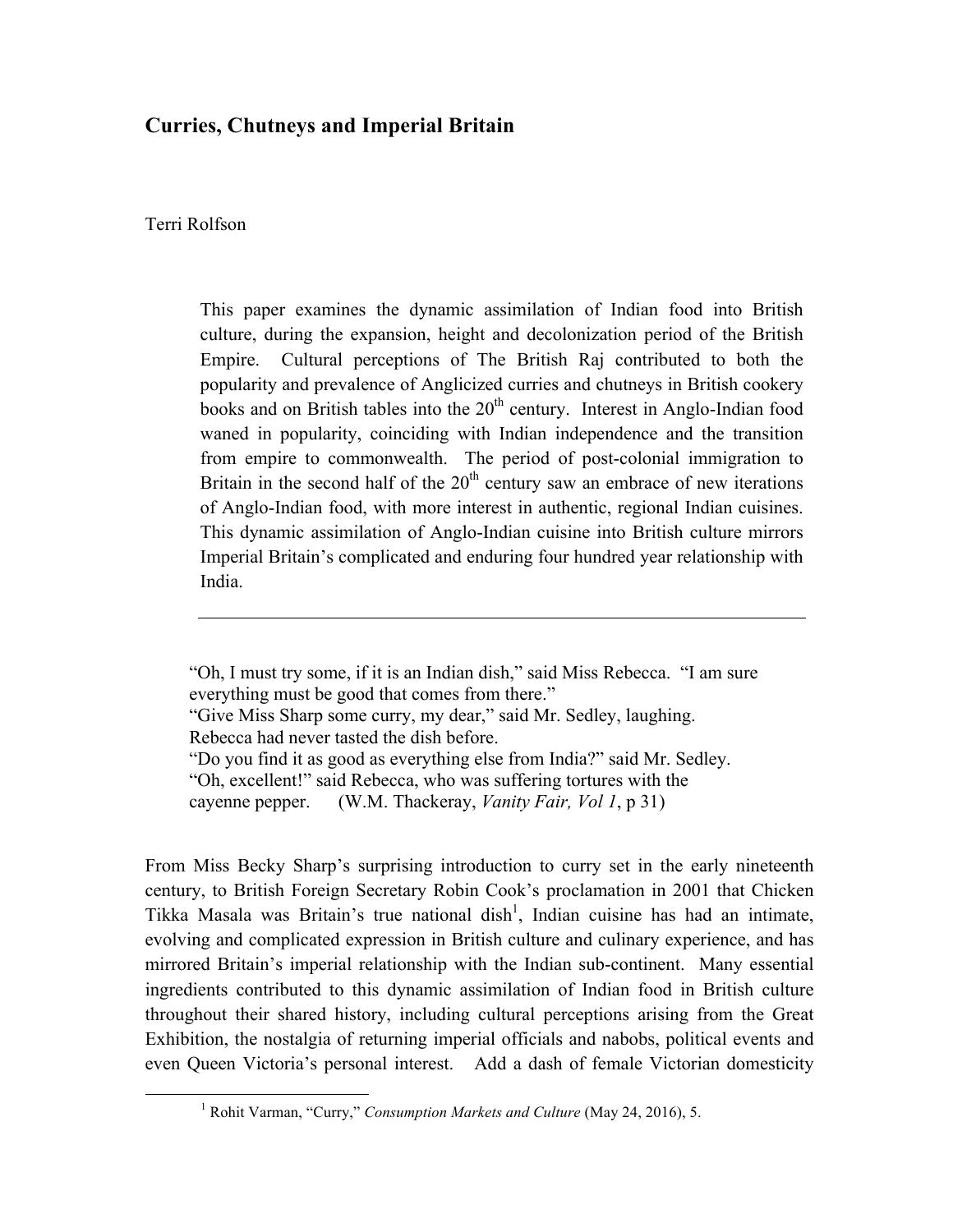with a sizable helping of popular cookery books in the latter half of the nineteenth century, and the Anglo-Indian table was perfectly set: curries and chutneys served on Wedgwood china in dining rooms throughout Britain. The British didn't just adopt new types of Indian cuisine; they did what any self-respecting British imperialists would do. They radically altered recipes and methods to suit their own English tastes, which became unrecognizable and unpalatable to Indians, and claimed them as their own.<sup>2</sup> When Anglo-Indian food waned in popularity in the twentieth century, coinciding with Indian independence and a transitioning from empire to the Commonwealth, a different trajectory evolved. The British embraced new iterations of Anglo-Indian food from post-colonial immigration, and renewed their romanticized notions of empire, with increasing interest in authentic, regional Indian cuisines. Anglo-Indian cuisine has become a visceral and lasting cultural symbol of imperial Britain's conflicting, complicated and enduring four hundred year relationship with India.

The earliest reference to Indian curry in Britain was in Hannah Glasse's cookbook, "The Art of Cookery", published in 1747, almost 150 years after Queen Elizabeth I signed the East India Company's inaugural charter.<sup>3</sup> As officials of the EIC completed their service in India and returned to Britain, they did so with newly acquired tastes.<sup>4</sup> Curries started appearing on menus of restaurants, and curry houses opened in London, including the Oriental Gentlemen's Club, established in 1824 (and still operating today), which all catered to these officers. $5$  Upon returning to their homes, they often taught their own British cooks "the art of preparing a good curry."<sup>6</sup> The interest in foods and the exoticism of India slowly spread amongst the British, from those who had lived and worked in the sub-continent to their families and associates who had never set foot in a foreign country.<sup>7</sup>

It was not until the middle classes became a powerful social and economic force in the mid nineteenth century, that Anglo-Indian food rapidly increased in popularity.<sup>8</sup> It was not just cuisine of the sub-continent that grabbed the attention of the rising middle classes, but a wholesale fascination with India itself, the "brightest jewel in Britain's crown."<sup>9</sup> One of the most significant influences was the Great Exhibition held in

 <sup>2</sup> Lizzie Collingham, *Curry: A Tale of Cooks and Conquerors* (Oxford University Press, 2006), 115-116.3 William Sitwell, A *History of Food in 100 Recipes* (New York, Little, Brown and Company,

<sup>2013), 171.&</sup>lt;br><sup>4</sup> Collingham, 133.

<sup>&</sup>lt;sup>4</sup> Collingham, 133.<br><sup>5</sup> Katherine Howells, "The British Curry: a Victorian Invention", http://lovelyoldtree.com/thebritish-curry/, accessed October 24, 2016.<br><sup>6</sup> Collingham, 133.

<sup>7</sup> Troy Bickham, "Eating the Empire: Intersections of Food, Cookery and Imperialism in Eighteenth-Century Britain." *Past & Present* 198, no. 1 (February 2008), 94.<br><sup>8</sup> Collingham, 137.

<sup>9</sup> Lara Kriegel, "Narrating the Subcontinent in 1851: India at the Crystal Palace", *The Great*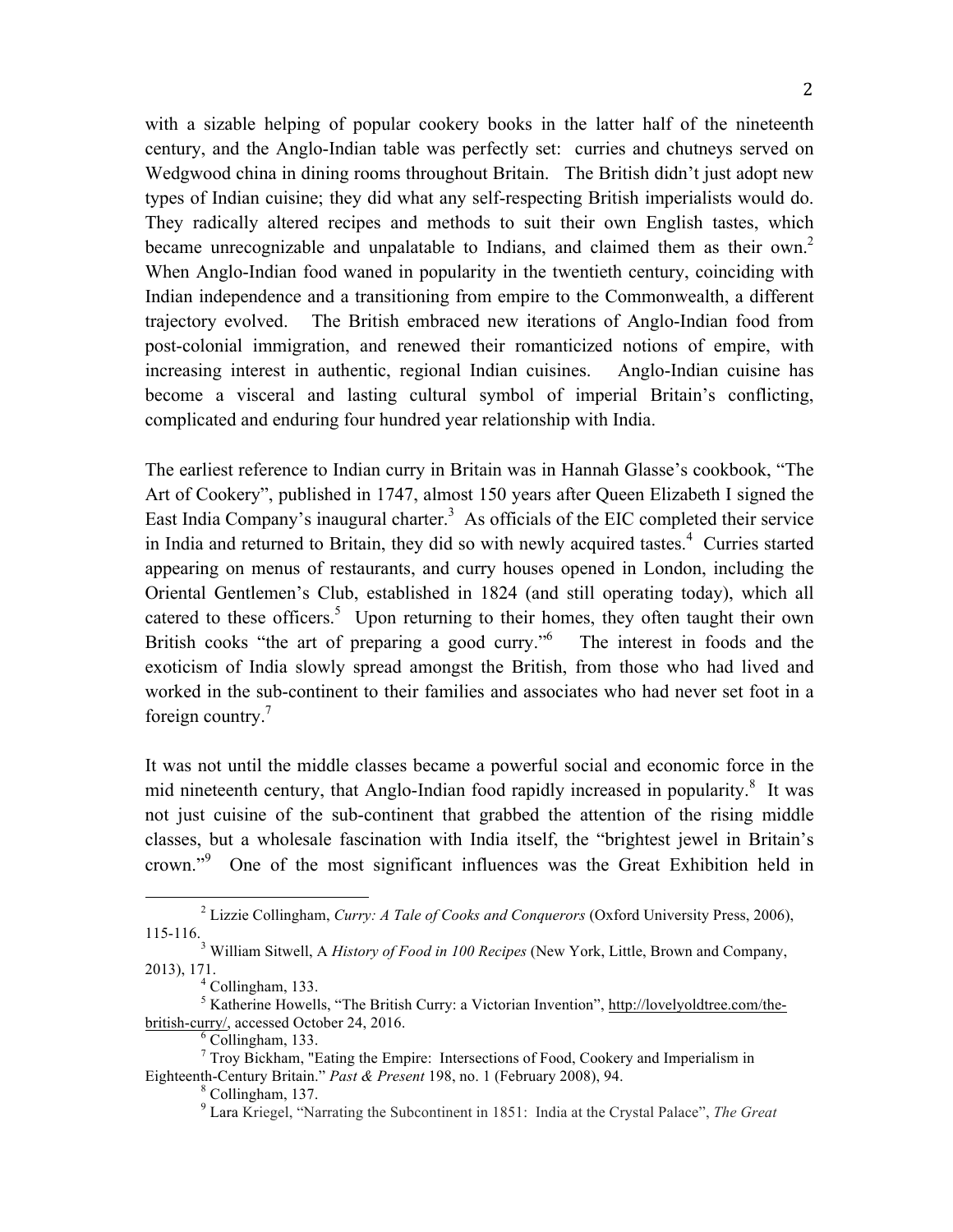London in 1851, showcasing the cultural conquests, colonial spoils and industrial exploits of imperial Britain.<sup>10</sup> The Great Exhibition's "enormous and largely unexpected success influenced the life of a nation and the image it had of itself for decades, and into the present times."<sup>11</sup> Notions of imperial power, supremacy, benevolence and grandeur were embedded in the hearts and minds of British visitors who came by the millions to experience over 7,500 exhibits about Great Britain and the empire, <sup>12</sup> making the empire "personal and accessible."<sup>13</sup>

Significantly, commissioners for the Exhibition gave the Indian sub-continent a place of honour in the Crystal Palace. The India exhibit was located near the main entrance and the Queen's retiring room, with over 30,000 square feet of exhibition space, more than any other colony or imperial territory.<sup>14</sup> The Great Exhibition was an opportunity to "dazzle and astound" <sup>15</sup> visitors with romantic ideas about India to "simultaneously glorify and domesticate the subcontinent." 16 Exhibitor guide books punctuated the message, "India … the glorious glowing land … the golden prize … the far-off … the conquered ..."<sup>17</sup> This brightest jewel sparkled, and its collections stood out among the "most complete, splendid and interesting, enticing the British and cosmopolitan public alike."18 It did not matter that there was not one speck of curry to eat at the Refreshment Court in the Crystal Palace.<sup>19</sup> The Great Exhibition influenced the British middle class, which "resulted in changed patterns of consumption and more openness to foreign foods." $^{20}$ 

Queen Victoria's personal fascination in India influenced her subjects. She is known to have loved the sub-continent, even though she never set foot there.<sup>21</sup> She had a state room at Osborne House decorated by an eminent architect of the Punjab, ensured there was an Indian advisor on staff, and insisted that "the royal kitchen prepare a curry every

<u> 1989 - Andrea Santa Andrea Andrea Andrea Andrea Andrea Andrea Andrea Andrea Andrea Andrea Andrea Andrea Andr</u>

*Exhibition of 1851: New Interdisciplinary Essays*, ed. Louise Purbrick (Manchester, UK: Manchester University Press, 2001), 149.<br><sup>10</sup> Ibid., 152.<br><sup>11</sup> Michael Leapman, *The World For a Shilling: How the Great Exhibition of 1851 Shaped a* 

*Nation.* (London, UK: Headline Book Publishing, 2001), 1.<br><sup>12</sup> Ibid., 200.

<sup>&</sup>lt;sup>13</sup> Thomas Prasch, "Eating the World: London in 1851." *Victorian Literature & Culture* 36, no. 2 (September 2008), 588.

<sup>&</sup>lt;sup>14</sup> Lara Kriegel, 150.<br>
<sup>15</sup> Ibid.<br>
<sup>15</sup> Ibid.<br>
<sup>16</sup> Ibid.<br>
<sup>18</sup> Ibid, 151.<br>
<sup>18</sup> Ibid, 151.<br>
<sup>18</sup> Leapman, 143.<br>
<sup>20</sup> Prasch, 589.<br>
<sup>21</sup> Janangir, Rumeana. *How Britain got the Hots for Curry* 2009. (Accessed October 24 http://news.bbc.co.uk/1/hi/8370054.stm, np.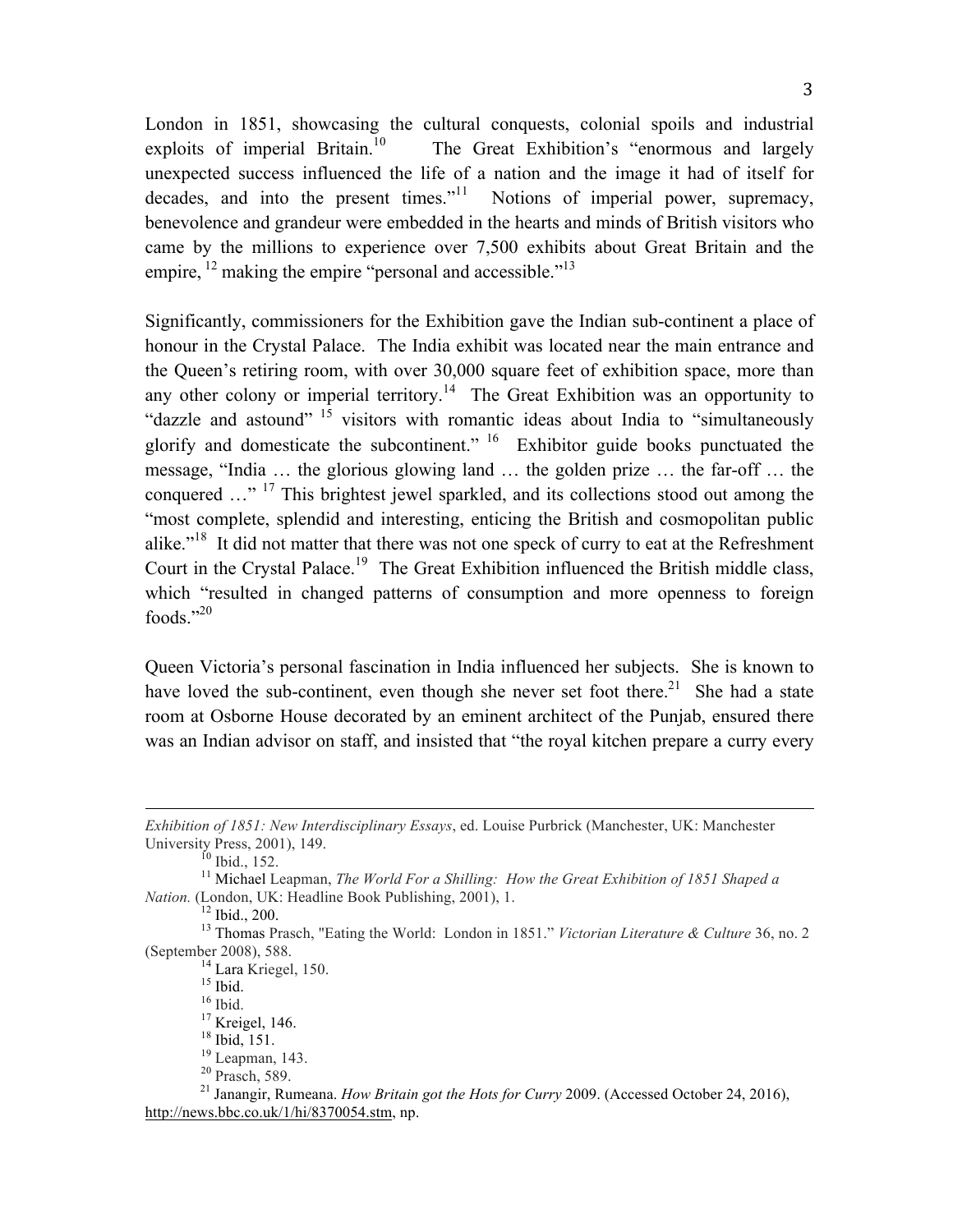day of the year, in case visiting Orientals should drop by." $^{22}$ 

When the Indian Mutiny took place in 1857-58 during Queen Victoria's reign, the British public was horrified to learn of the reported atrocities committed against British women, children and officials.<sup>23</sup> In response to this initial negative reaction, there is some evidence to suggest that interest in curry cooled amongst the British people,  $24$ while British officials in India rejected Indian food.<sup>25</sup> However the political determination of Britain to hold on to India was only strengthened by the outcome of the Indian Mutiny: "injured national pride demanded it."<sup>26</sup> In 1858 the job to govern India was put directly under the control of the British crown and parliament, referred to as the British Raj.<sup>27</sup> Interestingly, food historian William Sitwell reports that when this occurred, "so the appetites for Indian food increased back in Britain."<sup>28</sup> Historian Uma Narayan explains, "eating curry was in a sense eating India … the imaginary India, whose allure was necessary to provoke an imperial interest in incorporating this jewel into the British crown."29 Or, as Thomas Prasch states more bluntly, "What Britain conquers, it also eats."<sup>30</sup> During the 1870s, when Prime Minister Benjamin Disraeli championed the empire, and when Queen Victoria was proclaimed Empress of India in 1877, curry's popularity even increased. $31$ 

By 1900, there were as many as 30,000 British officials in India, many accompanied by families and staff, almost all of whom returned home after service.<sup>32</sup> While in India, these Anglo-Indians ate Indian food but only after altering and simplifying recipes to suit their own tastes.33 They generally ignored regional differences and often "lumped a wide variety of dishes into such vague categories as curries and pillaus."<sup>34</sup> Curry became "a dish in its own right created for the British in India,"35 just as curry powder was a strictly British invention.<sup>36</sup> Classic dishes, like Mulligatawny soup, chutneys, Kedgeree and relishes – all with Indian origins – "became an established part of the British

<sup>&</sup>lt;sup>22</sup> Howells, np.<br><sup>23</sup> Bernard Porter, *The Lion's Share: A History of British Imperialism 1850 to the Present.* 

<sup>(</sup>London & New York: Routledge, Taylor & Francis Group, 2013), 35.<br>
<sup>24</sup> Janangir, np.<br>
<sup>25</sup> Varman, 4.<br>
<sup>26</sup> Porter, 42.<br>
<sup>27</sup> Ibid.<br>
<sup>28</sup> Sitwell, 171.<br>
<sup>28</sup> Uma Narayan, "Eating Cultures: Incorporation, Identity and Ind *Journal for the Study of Race, Nation and Culture 1 (1), 66.*<br><sup>30</sup> Prasch, 589.<br><sup>31</sup> Janangir, np.<br><sup>32</sup> Collingham, 107-8.<br><sup>33</sup> Ibid., 116.<br><sup>34</sup> Mary Procida. "Feeding the Imperial Appetite." *Journal of Women's History* 

<sup>123,</sup> *Academic Search Complete*, EBSCO*host* (accessed October 3, 2016), 140. <sup>35</sup> Collingham, 118. <sup>36</sup> Ibid., 115.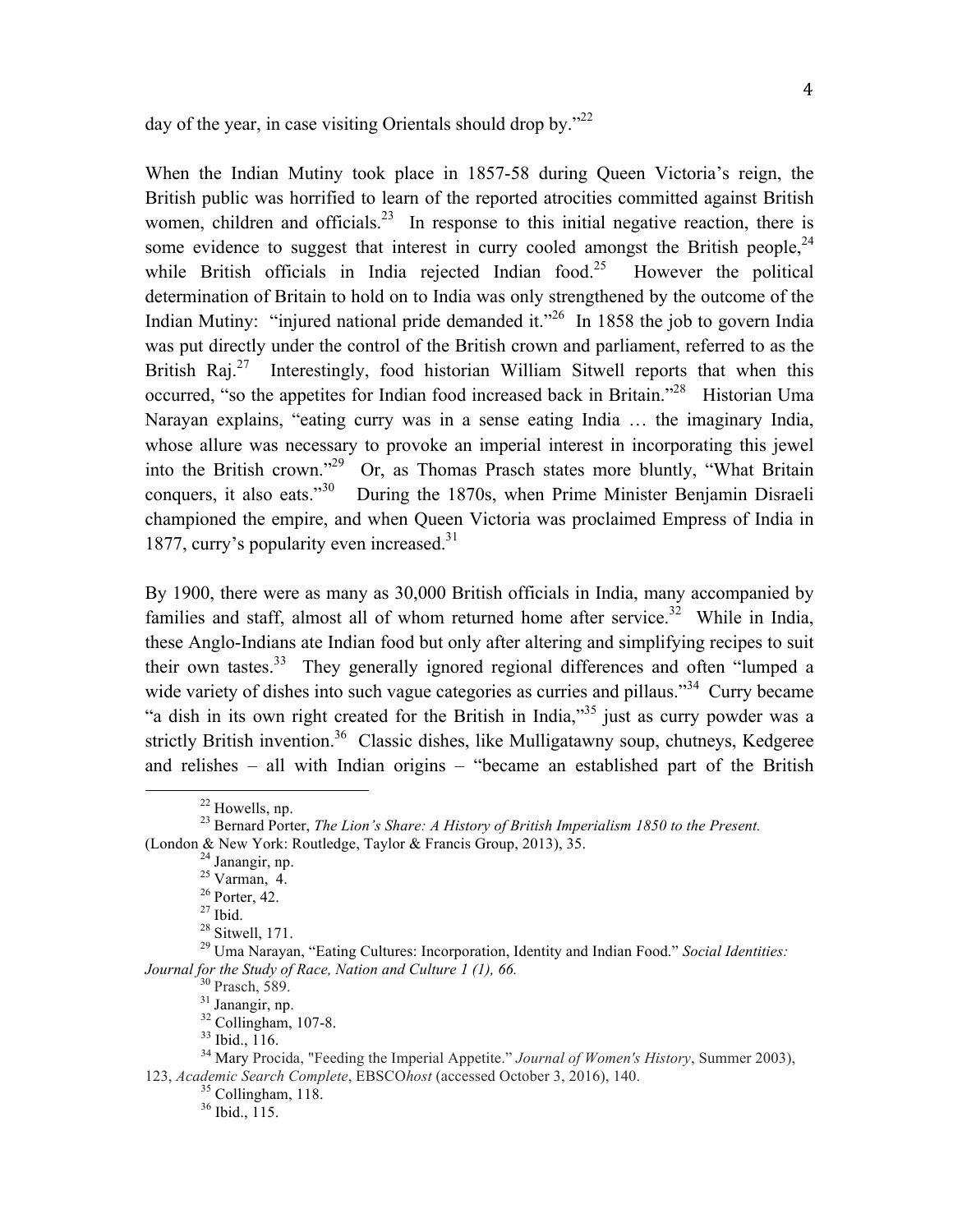culinary repertoire, [and] represent in physical form the process of exchange, distortion and nostalgia that go to create an imperial cuisine."<sup>37</sup> Family members back in Britain, eager to learn about the exotic lives of their sons and brothers would relish letters containing recipes for Anglo-Indian curries and chutneys.<sup>38</sup> When returning home, Anglo-Indians became "powerfully nostalgic for the foods of their imperial sojourn"<sup>39</sup> and often brought their Indian servants, cooks, and ayahs (nannies) back to Britain with them.<sup>40</sup> These Anglo-Indian dishes were disseminated quickly through a remarkable number of cookery books written by memsahibs (upper-class, white women living in India) and retired government officials. These Victorian memsahibs, who assisted in the diffusion of curry and rice into the British diet functioned as "agents of cultural exchange between colonizers and colonized."<sup>41</sup>

And while these memsahibs were integrating Anglo-Indian food in British diets, middle class women like Eliza Acton and Isabella Beaton "introduced curry to an even wider audience through the medium of their bestselling domestic cookery books.<sup>342</sup> The three most influential books written by and for middle-class women (Maria Rundell's 1807 *Domestic Cookery*, Eliza Acton's 1845 *Modern Cookery in all its Branches*, and Isabella Beeton's 1859 *Book of Household Management*) all contain chapters dedicated to curries and other Anglo-Indian dishes. 43 *Modern Domestic Cookery* (an 1851 revision of Rundell's book) claims, "Curry, which was formerly a dish almost exclusively for the table of those who had made a long residence in India, is now so completely naturalized, that few dinners are thought complete unless one is on the table."44 In Mrs. Beeton's book, there are roughly as many recipes from India as there are from Scotland, Ireland and Wales put together; a telling commentary of British imperial identity.<sup>45</sup> Historian Susan Zlotnick postulates, "as figures of domesticity, British women helped incorporate Indian food into the national diet and India into the British empire. This process of incorporation remains etched on the pages of [these] domestic cookery books.<sup>46</sup> Both practically and symbolically, Victorian women domesticated India and imperialism.47

By the turn of the twentieth century, the popularity of Indian cuisine had waned, in

<sup>&</sup>lt;sup>37</sup> Nicola Humble, *Culinary Pleasures: Cook Books and the Transformation of British Food.*<br>(London: Faber and Faber, 2005), 24.<br><sup>38</sup> Collingham, 132.

<sup>&</sup>lt;sup>39</sup> Humble, 24.  $\frac{40}{40}$  Collingham, 131.  $\frac{40}{41}$  Susan Zlotnick, "Domesticating Imperialism: Curry and Cookbooks in Victorian England" *Frontiers: A Journal of Women Studies,* Vol.16, No. 2/3 Gender, Nations, and Nationalism (1996), 52.<br>
<sup>42</sup> Zlotnick, 59.<br>
<sup>43</sup> Zlotnick, 60.<br>
<sup>44</sup> Ibid., Collingham, 138.<br>
<sup>45</sup> Humble, 19, Prasch, 597.<br>
<sup>46</sup> Zlotnick, 65.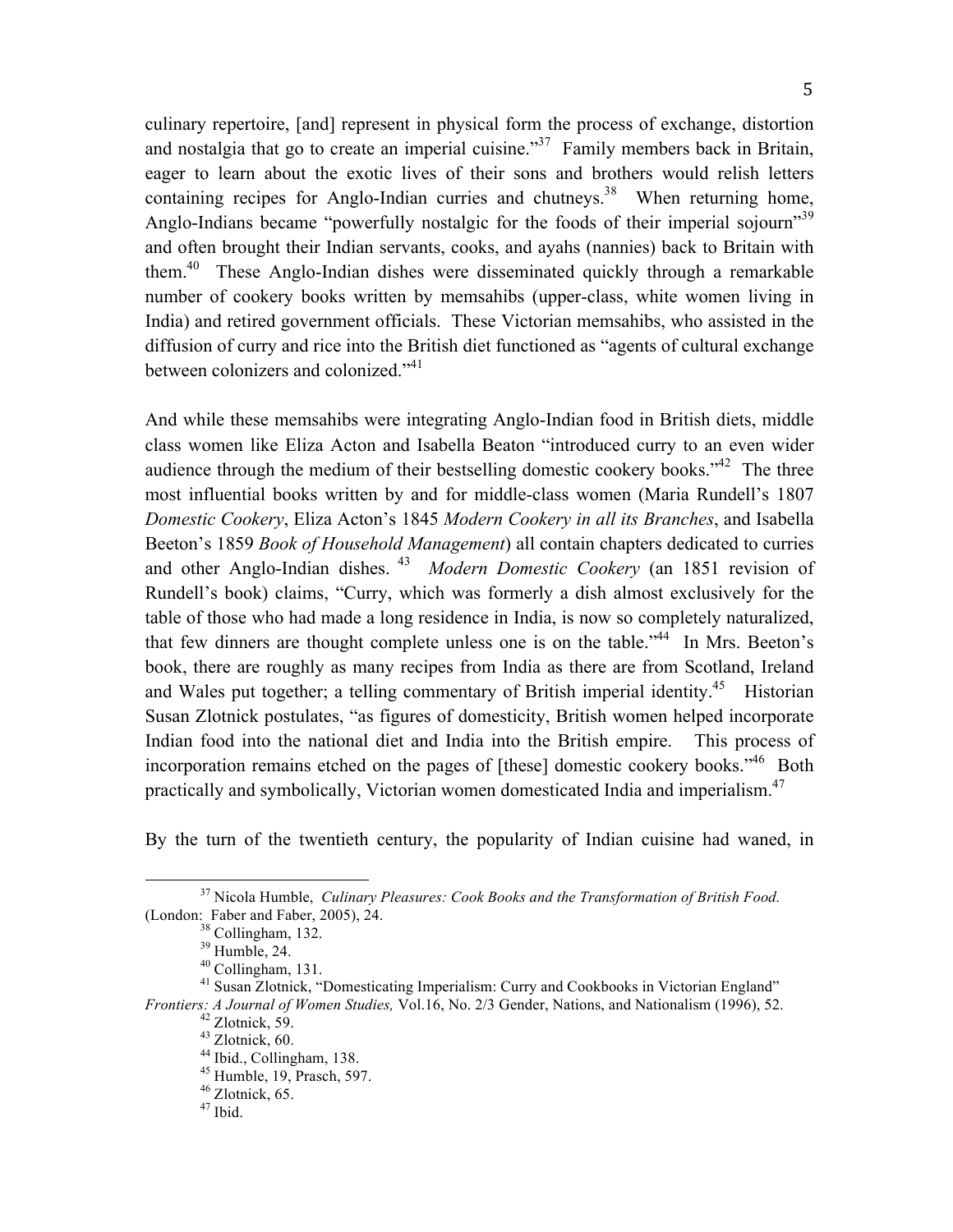parallel with the public's conflicted interest in their role as guardian of the Empire.<sup>48</sup> Curries were taken for granted and considered blasé, "no longer containing even a whiff of exoticism."49 In fact, it was not considered well to do to have a lingering smell of curry in one's house, as French cuisine had superseded British's interest in foreign foods.50 Prejudice had developed against curry as "spicy and disagreeable to respectable middle-class English stomachs."<sup>51</sup> In 1953, less than six years after the independence and partitioning of India, Coronation Chicken was served at Queen Elizabeth II's coronation lunch. It consisted of some poached chicken, a teaspoon of curry powder mixed with mayonnaise, and a dollop of apricot puree: a bland substitute for the madras curries and mango chutneys that epitomized Queen Victoria's imperial India.

With the transition from empire to the Commonwealth, post-colonial immigration opened Britain's borders and provided opportunity for people living in Britain's former colonies and dependencies to immigrate to Britain. Seaman, called Syhletis, from East Bengal (later Bangladesh) stayed in London and other British port towns when ships were docked, some jumping ship and staying permanently.<sup>52</sup> They saw opportunity opening up Indian restaurants in bombed out fish and chippies and cafes beginning in London's east end after the war. $53$  They sold curry and rice right along side the meat pies and fish and chips, and stayed open very late to catch the pub crowds on their way home.<sup>54</sup> Following the war in Bangladesh in 1971, there was an influx of Bangladeshi immigrants, and many opened curry shops.<sup>55</sup> Their food was standardized and very cheap, and they too stayed open late, attracting the business of a generation of young students, living away from home who were benefiting from the expansion of universities in the  $1960s^{56}$  By the 1970s, there were 2,000 Indian restaurants in Britain and a renaissance of sorts in a post-colonial version of Anglo-Indian food.<sup>57</sup> In the years of Thatcher's boom and bust Britain, there was even a longing for a return to the curries and chutneys of imperial India. Lizzie Collingham suggests, "curry appealed to a British public that was hungry for stability and tradition. Indian food could not perhaps be classed as traditionally English, but it carried with it echos of empire and Britain's period of lost glory."58 In 2012, Madhur Jaffrey published a hugely popular cookery book, *Curry Nation: Britain's 100 Favourite Curries*, including authentic, regional Indian dishes, as well as cherished Anglo-Indian favourites. Authentic India had now

- 
- 
- 
- 
- 
- <sup>48</sup> Porter, 191-194.<br>
<sup>49</sup> Humble, 24.<br>
<sup>50</sup> Janangir, np.<br>
<sup>51</sup> Collingham, 230.<br>
<sup>52</sup> Ibid., 215.<br>
<sup>53</sup> Ibid., 222-224.<br>
<sup>54</sup> Ibid.<br>
<sup>55</sup> Janangir, np.<br>
<sup>56</sup> Humble, 189.<br>
<sup>57</sup> Collingham, 233.<br>
<sup>58</sup> Ibid., 239.
	-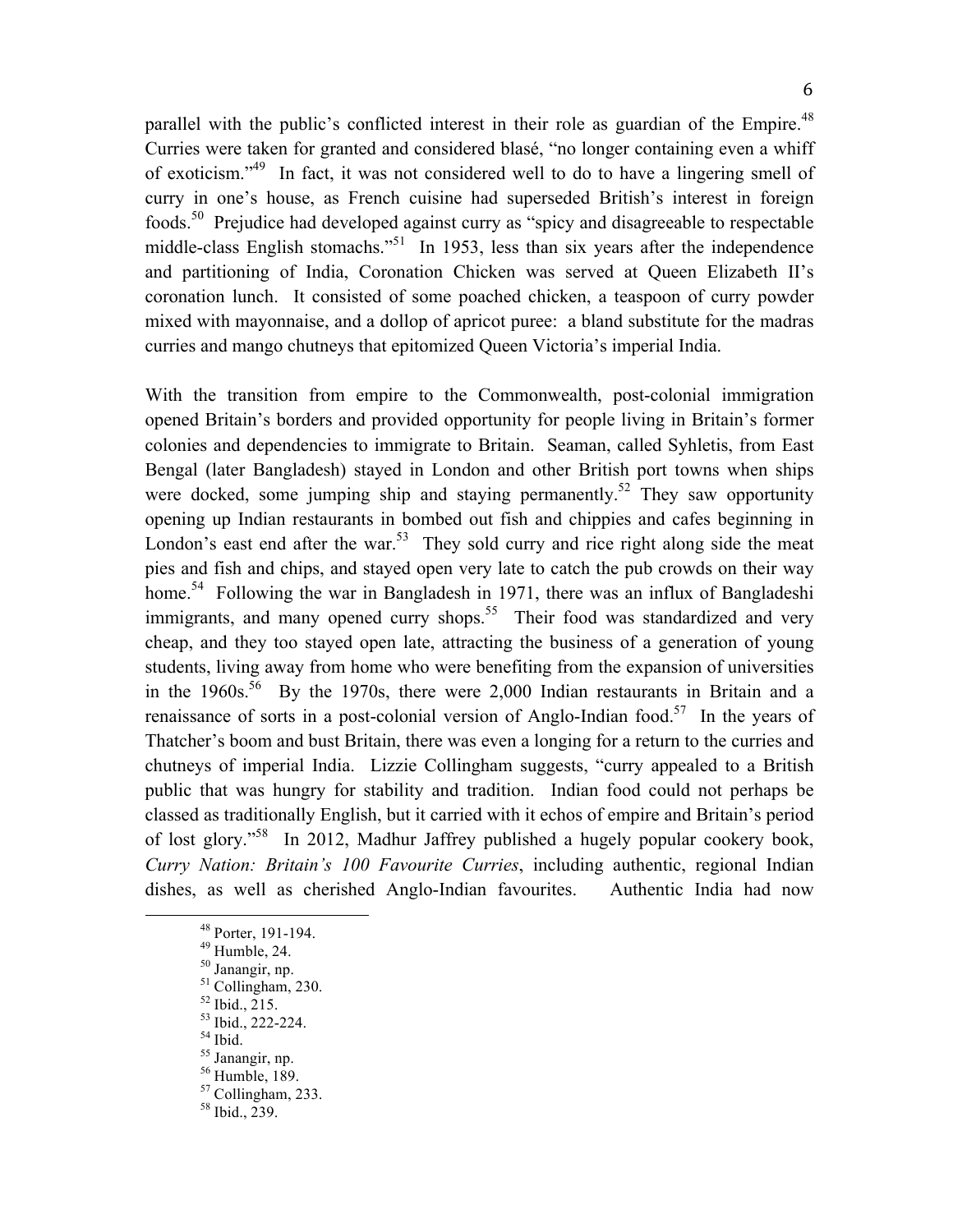colonized Britain, making the circle complete.

Today, there are close to 9,000 curry restaurants and 6,500 pubs that serve curry in Britain. Packaged curry, spice mixes and prepared foods fill the shelves of British grocery stores. Chicken Tikka Masala sales out number fish and chip sales, and Indian food is the quintessential British take-away food.<sup>59</sup> Two hundred years ago, Brillat Savarin wrote "tell me what you eat: I will tell you what you are." If this is true, then Britain's imperial identity can surely be traced in history by its appetite for Anglo-Indian food.

 $59$  Varman, 5.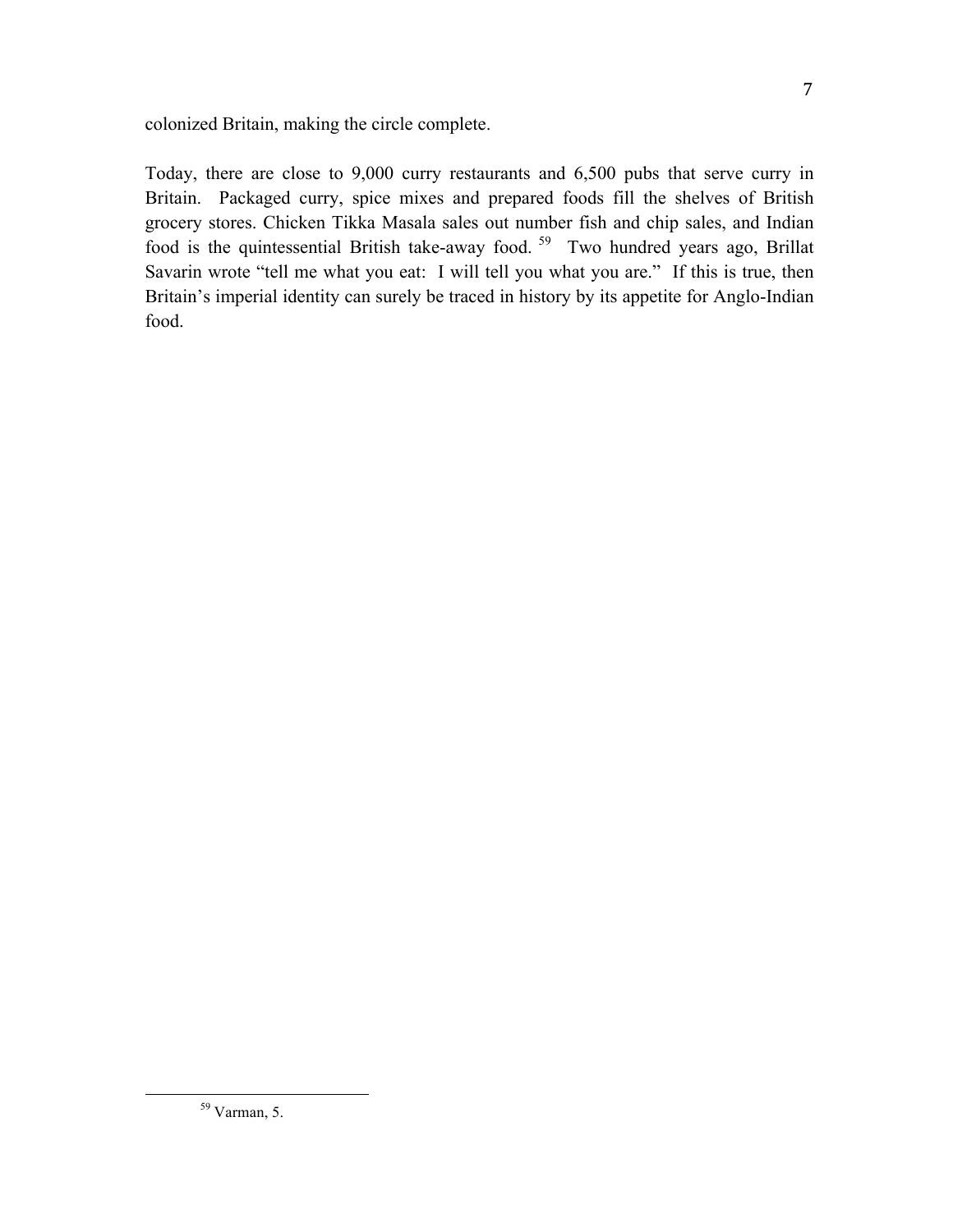## Bibliography

Bickham, Troy. "Eating the Empire: Intersections of Food, Cookery and Imperialism in Eighteenth-Century Britain." *Past & Present* 198, No. 1 (February 2008), 71-109.

Collingham, Lizzie. *Curry: A Tale of Cooks and Conquerors*. Oxford: Oxford University

Press, 2006.

- Glasse, Hannah. *The Art of Cookery made Plain and Easy*. London: self-published, 1747.
- Grigson, J. "A Bibliography of Cookery Books Published in Britain 1875-1914". *The Times Literary Supplement*, No. 4525 (nd): 1410. *Arts & Humanities Citation Index*, EBSCO *host* (accessed October 3, 2016).
- Howells, Katherine. "The British Curry: A Victorian Invention." http:/lovelyoldtree.com/the-british-curry/ (accessed October 24, 2016).
- Humble, Nicola. *Culinary Pleasures: Cook Books and the Transformation of British Food.* London: Faber and Faber, 2005.
- Janangir, Rumeana. "How Britain Got The Hots For Curry 2009." http://news.bbc.co.uk/1/hi/8370054.stm (accessed October 24, 2016).
- Johnston, James P. *A Hundred Years Eating: Food, Drink and the Daily Diet In Britain Since the Late Nineteenth Century*. Dublin: Gill and Macmillan, 1977.
- Kriegel, Lara. "Narrating the Subcontinent in 1851: India at the Crystal Palace." *The Great Exhibition of 1851: New Interdisciplinary Essays*, ed. Louise Purbrick, Manchester, UK: Manchester University Press, 2001.
- Leapman, Michael. *The World For a Shilling: How the Great Exhibition of 1851 Shaped a Nation.* London, UK: Headline Book Publishing, 2001.
- Narayan, Uma. "Eating Cultures: Incorporation, Identity and Indian Food." *Social Identities: Journal for the Study of Race, Nation and Culture 1 (1), 63-86.*
- Porter, Bernard. *The Lion's Share: A History of British Imperialism 1850 to the Present.* London & New York: Routledge, Taylor & Francis Group, 2013.
- Prasch, Thomas. "Eating the World: London in 1851." *Victorian Literature & Culture* 36, No. 2 (September 2008), 587-602.
- Procida, Mary. "Feeding the Imperial Appetite." *Journal of Women's History*, *Academic Search Complete*, Summer 2003, 123. EBSCO *host* (accessed October 3, 2016).